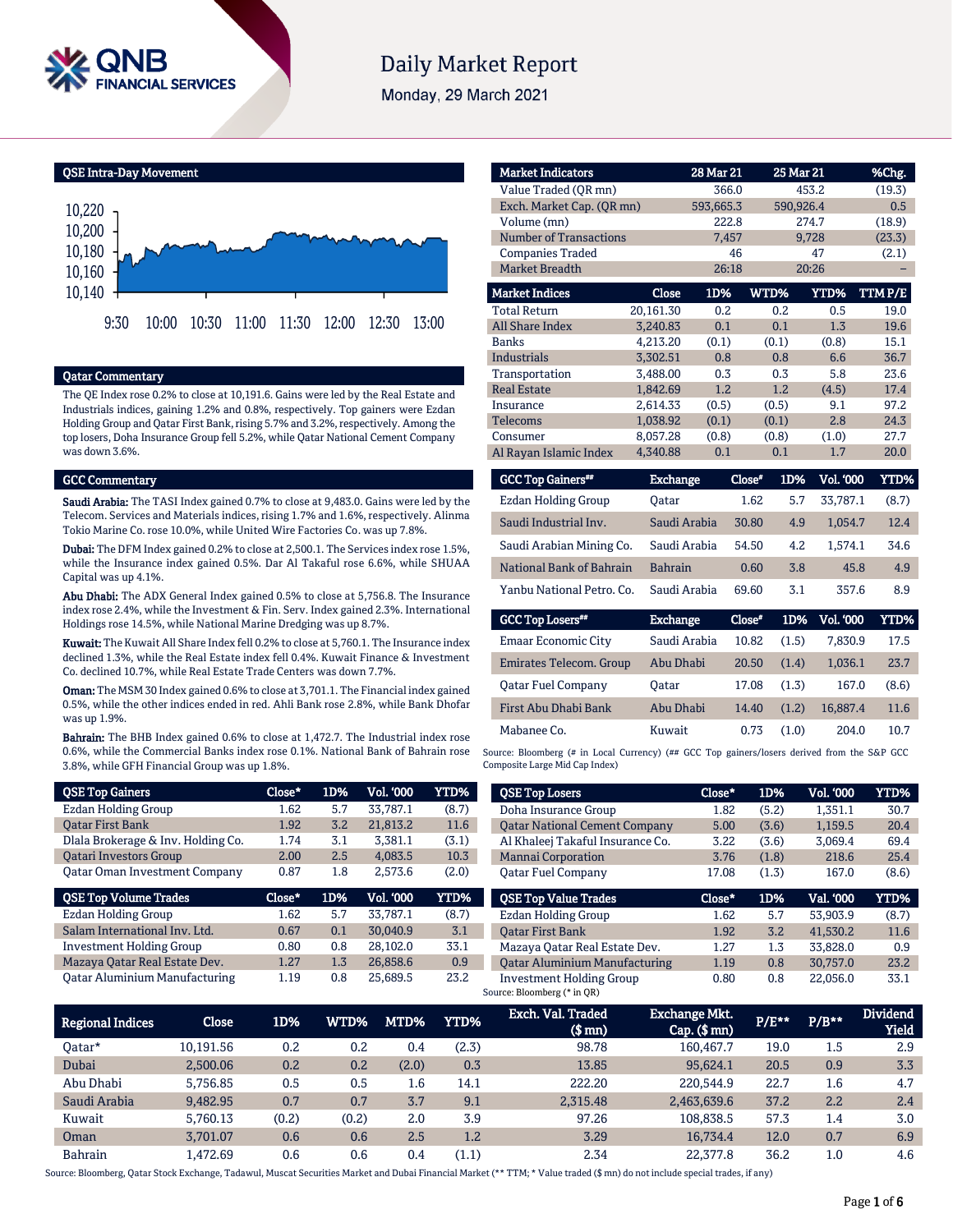## Qatar Market Commentary

- The QE Index rose 0.2% to close at 10,191.6. The Real Estate and Industrials indices led the gains. The index rose on the back of buying support from Foreign shareholders despite selling pressure from Qatari, GCC and Arab shareholders.
- Ezdan Holding Group and Qatar First Bank were the top gainers, rising 5.7% and 3.2%, respectively. Among the top losers, Doha Insurance Group fell 5.2%, while Qatar National Cement Company was down 3.6%.
- Volume of shares traded on Sunday fell by 18.9% to 222.8mn from 274.7mn on Thursday. Further, as compared to the 30-day moving average of 228.0mn, volume for the day was 2.3% lower. Ezdan Holding Group and Salam International Investment Limited were the most active stocks, contributing 15.2% and 13.5% to the total volume, respectively.

| <b>Overall Activity</b>        | Buy %* | Sell %* | Net (QR)        |
|--------------------------------|--------|---------|-----------------|
| Oatari Individuals             | 54.76% | 61.79%  | (25,741,340.2)  |
| <b>Oatari Institutions</b>     | 15.88% | 9.70%   | 22,618,664.5    |
| Oatari                         | 70.64% | 71.49%  | (3, 122, 675.6) |
| <b>GCC Individuals</b>         | 0.54%  | 0.74%   | (748, 262.8)    |
| <b>GCC</b> Institutions        | 0.91%  | 1.21%   | (1, 115, 568.7) |
| <b>GCC</b>                     | 1.45%  | 1.96%   | (1,863,831.5)   |
| Arab Individuals               | 18.35% | 18.53%  | (656, 443.9)    |
| Arab                           | 18.35% | 18.53%  | (656, 443.9)    |
| Foreigners Individuals         | 3.55%  | 3.22%   | 1,216,348.8     |
| <b>Foreigners Institutions</b> | 6.01%  | 4.80%   | 4,426,602.2     |
| <b>Foreigners</b>              | 9.57%  | 8.02%   | 5,642,951.0     |

Source: Qatar Stock Exchange (\*as a % of traded value)

## Earnings Releases and Earnings Calendar

## Earnings Releases

| <b>Company</b>                                             | <b>Market</b> | Currency  | Revenue (mn)<br><b>4Q2020</b> | % Change<br>YoY | <b>Operating Profit</b><br>(mn) 4Q2020 | % Change<br>YoY | <b>Net Profit</b><br>(mn) 402020 | % Change<br>YoY |
|------------------------------------------------------------|---------------|-----------|-------------------------------|-----------------|----------------------------------------|-----------------|----------------------------------|-----------------|
| Jazan Energy and Development<br>$Co.*$                     | Saudi Arabia  | <b>SR</b> | 85.1                          | 18.3%           | 8.5                                    | N/A             | 10.8                             | N/A             |
| Al Hammadi Company for<br>Development and Investment*      | Saudi Arabia  | <b>SR</b> | 991.8                         | 1.8%            | 175.9                                  | 20.0%           | 130.8                            | 40.7%           |
| Abdulmohsen Alhokair Group<br>for Tourism and Development* | Saudi Arabia  | <b>SR</b> | 613.1                         | $-44.8%$        | (187.6)                                | N/A             | (200.2)                          | N/A             |
| Seera Group Holding*                                       | Saudi Arabia  | <b>SR</b> | 904.0                         | $-58.7%$        | (534.0)                                | N/A             | 11.0                             | $-94.2%$        |
| Naseej International Trading<br>$Co.*$                     | Saudi Arabia  | <b>SR</b> | 192.2                         | $-17.3%$        | (59.8)                                 | N/A             | (83.4)                           | N/A             |
| Amana Cooperative Insurance<br>$Co.*$                      | Saudi Arabia  | <b>SR</b> | 329.5                         | 32.8%           |                                        |                 | 8.5                              | 9.5%            |
| Saudi Chemical Co.*                                        | Saudi Arabia  | <b>SR</b> | 3.306.0                       | 12.1%           | 150.0                                  | 21.0%           | 74.0                             | 124.2%          |

Source: Company data, DFM, ADX, MSM, TASI, BHB. (\*Financial for FY2020)

#### Earnings Calendar

| <b>Tickers</b> | <b>Company Name</b>                  | Date of reporting 1Q2021 results | No. of days remaining | <b>Status</b> |
|----------------|--------------------------------------|----------------------------------|-----------------------|---------------|
| <b>ONCD</b>    | <b>Qatar National Cement Company</b> | 07-Apr-21                        |                       | Due           |
| <b>OIBK</b>    | <b>Qatar Islamic Bank</b>            | 11-Apr-21                        | 13                    | Due           |
| <b>ONBK</b>    | QNB Group                            | 11-Apr-21                        | 13                    | Due           |
| <b>ABOK</b>    | Ahli Bank                            | $20$ -Apr-21                     | 22                    | Due           |
| <b>UDCD</b>    | <b>United Development Company</b>    | 21-Apr-21                        | 23                    | Due           |
| <b>OIGD</b>    | <b>Oatari Investors Group</b>        | $21$ -Apr-21                     | 23                    | Due           |
| <b>DHBK</b>    | Doha Bank                            | 28-Apr-21                        | 30                    | Due           |

Source: QSE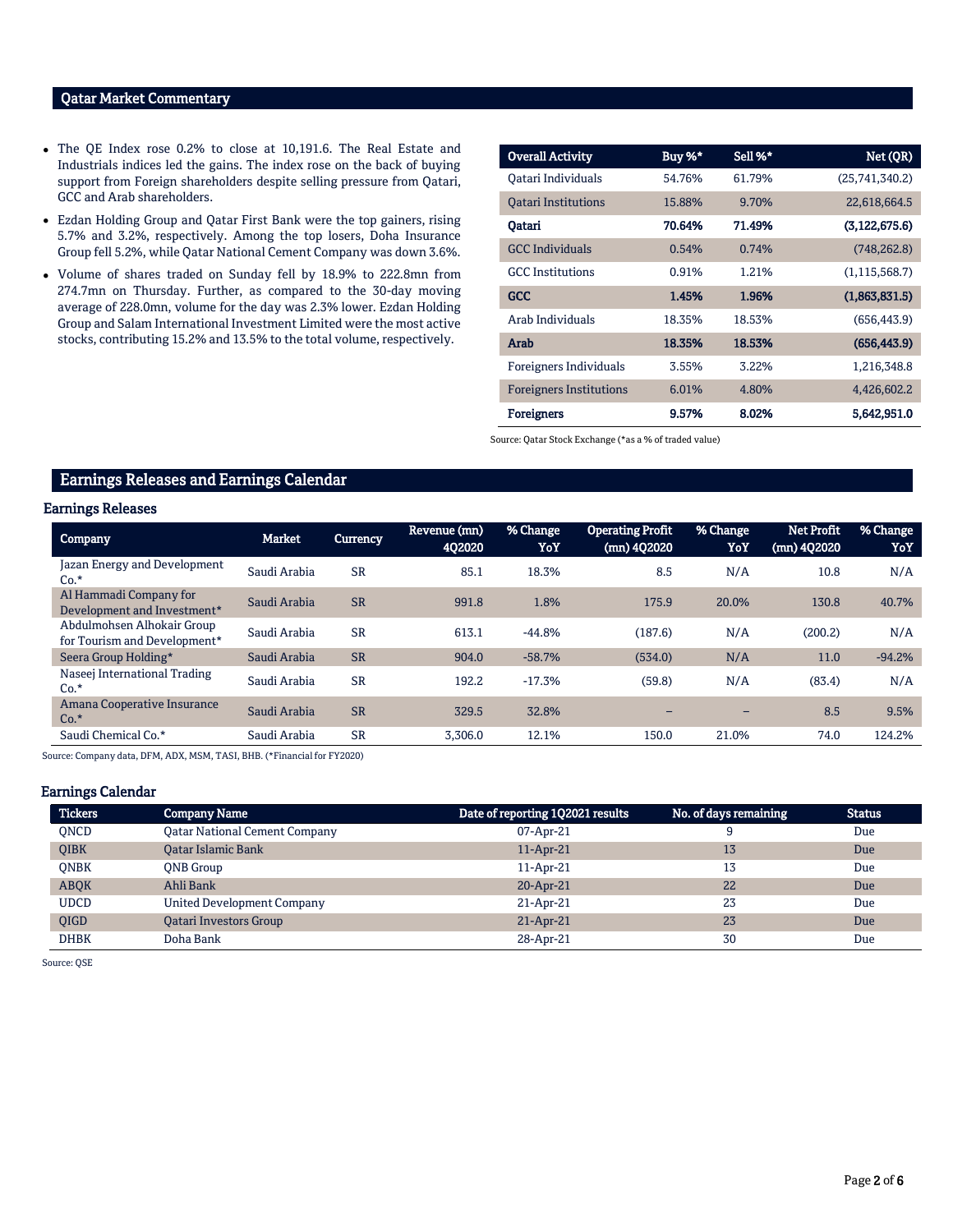## Qatar

- MRDS' bottom line rises 11.7% YoY and 71.7% QoQ in 4Q2020 Mazaya Real Estate Development's (MRDS) net profit rose 11.7% YoY (+71.7% QoQ) to QR15.4mn in 4Q2020.The company's finance income came in at QR17.9mn in 4Q2020, which represents a decrease of 2.4% YoY (-0.6% QoQ). In FY2020, MRDS recorded net profit of QR31.0mn as compared to QR32.1mn in FY2019. EPS remained flat YoY at QR0.03 in FY2020. (QSE)
- MRDS' holds its board meeting Mazaya Real Estate Development's (MRDS) announced the results of its Board of Directors' meeting held on March 28, 2021 and approved:– (1) Approval of the attached Financial Statements for the financial year ended December 31, 2020 prior to the endorsement of the General Assembly. Mazaya Real Estate Development disclosed its financial statements for the year ended on December 31, 2020, (2) Recommend the General Assembly to approve the distribution of cash dividend of 3% i.e., QR0.03 per share, (3) Approval of the Corporate Governance Report for the financial year ended December 31, 2020 for the endorsement of General Assembly, (4) Approval to invite the shareholders to attend the General Assembly Meeting that will be held on Wednesday, April 14, 2021 via zoom cloud meetings at 9:00 PM to discuss the attached agenda. In the event the quorum is incomplete, the next meeting will be held on Tuesday, April 20, 2021 at the same time and venue. (QSE)
- AKHI's AGM endorses items on its agenda Al Khaleej Takaful Insurance Company (AKHI) announced the results of the AGM. The meeting was held on March 28, 2021 and the following resolution were approved: – (1) Hearing Board of Director's Report about the company's activities and financial position for the year ending December 31, 2020 and the future plan of the company, (2) Hearing and approving Auditors Report about company's financial statements for the year ending December 31, 2020, (3) Hearing the Shari'ah's Authority Report on the activities for the financial year 2020, (4) Discussing and approving the balance sheet of the company and accounts of profits & losses for the fiscal year ending December 31, 2020 and approving the BOD recommendation to distribute 5% cash dividends to shareholders, (5) Discussing the proposal from EX-CEO regarding the settlement of returned cheque and investment files, (6) Discharging the BOD the responsibility of fiscal year 2020 & determining their remuneration, (7) Approving the governance report of the company for the year 2020, (8) Appointing K.P.M.G as External Auditor for the year 2021, (9) Election of Board Members for 3 Years 2021- 2023, The Board Members was won the names were mentioned in the attached. (QSE)
- Ahli Bank to disclose its 1Q2021 financial results on April 20 Ahli Bank will disclose its financial statement for the period ending March 31, 2021 on April 20, 2021. (QSE)
- QIBK to hold its board meeting on April 11 Qatar Islamic Bank (QIBK) has announced that its Board of Directors will be holding a meeting on April 11, 2021 to discuss the financial statements for the First Quarter of the year 2021. (QSE)
- MERS' AGM approves cash dividend of QR0.90 per share Al Meera Consumer Goods Company's (MERS) Annual Ordinary General Assembly (AGM) has approved board's recommendation to distribute cash dividends amounting to 90% of the nominal value of the shares, equivalent to QR0.90 per share. During the AGM, all items on the agenda were discussed and approved. Plans are afoot to open more than four new MERS branches as well as expand digitally by further developing the newly launched e-commerce platform, Al Meera Online, by enhancing its capabilities to serve more localities in the country. MERS' Chairman, Abdulla Abdulaziz Turki Al Subaie said, "MERS' strong performance in the market last year is a culmination of its leading role in the FMCG sector as the national retailer of Qatar. Amongst managing consumer confidence in the face of an ongoing pandemic, economic activity was spurred by maintaining fully-stocked branches in neighbourhoods across the county with uninterrupted expansion plans, and continuous improvement across operations. MERS' agility in responding to market needs and customer demands, a drive to create safer and efficient retail stores and a unique business model continue to bring prominence as the country's favourite neighbourhood retailer." MERS is constantly upgrading its services to meet the needs of its continuously evolving customers. In line with this, new products will be introduced in the product mix, especially in the increasingly popular organic section. Extensive plans remain underway for renovating and rebranding at select branches to enhance the shopping experience. Additionally, customers can also look forward to improvements on Meera Rewards with mobile application updates, and promotions, raffles, upgrades, offers, and local partnerships. (Peninsula Qatar)
- QGMD's future plan approved; postpones its EGM Qatari German Company for Medical Devices (QGMD) announced the completion of its quorum for Ordinary General Assembly Meeting in its basic appointment yesterday that was held electronically at company headquarter and the postponement of Extra Ordinary Assembly Meeting (EGM) till the reserved appointment on March 31, 2021 after due to lack of the quorum. The Ordinary General Assembly Meeting approved the company's balance sheet and profit and loss account for the year ending December, 31, 2020 and considered the recommendation of the Board of Directors not to distribute dividends. Besides, the auditors' report for the financial year ended December 31, 2020 was approved. QGMD's financial position for the financial year ended December 31, 2020 and its future plan was approved after being presented by the Chairman Saleh Majed Al Khulaifi, who offered his gratitude to all who participated in the company's development from board members, shareholders and employees. The corporate governance report for the year 2020 was discussed and approved. The board members was discharged for the financial year ended December 31, 2020 and no remuneration distribution announced. Also, the Election of the board members for the vacant positions for the new membership for the period of three calendar years (2021 - 2024) took place. (Peninsula Qatar)
- Page 3 of 6 EIU: Qatar's fiscal deficit may fall below 1%, narrow to 0.4% of country's GDP in 2021 – Qatar's fiscal deficit is expected to fall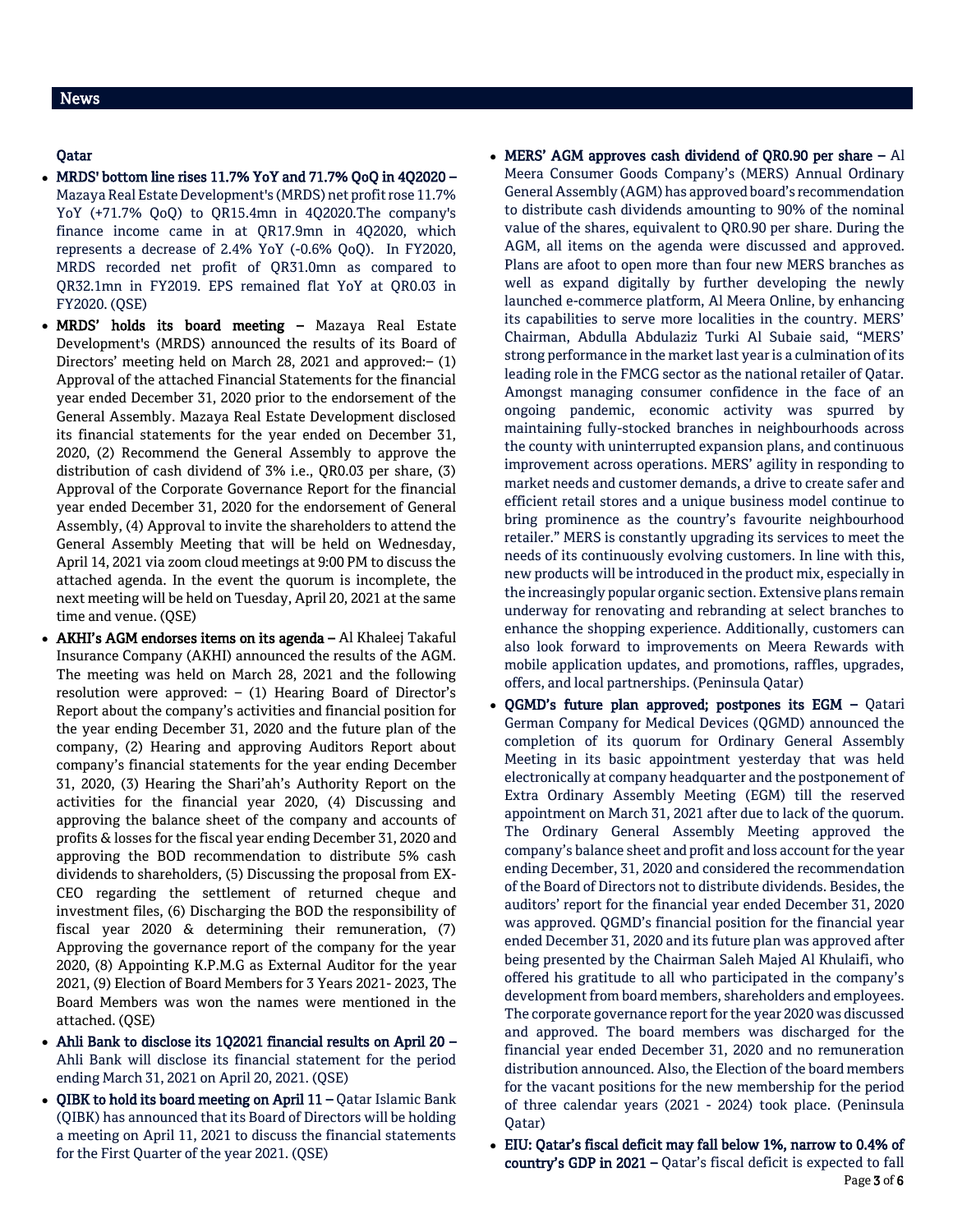below 1% and narrow to 0.4% of the country's GDP this year from an estimated 2.3% of GDP in 2020, The Economist Intelligence Unit (EIU) said in its latest update. An expected shift from a deficit on Qatar's current account to a surplus is seen in 2021, EIU said. Qatari Riyal's peg to the US Dollar will continue to be backed by healthy foreign reserves and Qatar Investment Authority (QIA) assets. The end of the GCC crisis has considerably lessened economic risk stemming from regional disputes, EIU said and noted the sovereign risk rating has been upgraded to 'BBB', EIU said. According to EIU, Qatar's ability to fully service its significant debt obligations remains strong, supported by ample foreign reserves and the assets of the QIA. EIU has given a rating of 'BB' on the banking sector risk and noted it is supported by a robust regulatory framework and solid capital and liquidity indicators. The ratio of non-performing loans to total loans has historically been low, but is likely to rise in the short term. In the short term, the economic policy will continue focusing on addressing the fallout from the pandemic and subdued global oil prices. Qatar's stock of public debt weighs on the outlook, but a sound financial system is supportive. Earlier, EIU noted the country's real economic growth will remain stable throughout most of the long-term forecast period. However, economic diversification investment projects will sustain robust growth until 2030, after which growth will start to edge down. "There remains potential for bursts of high growth if further gas export projects, beyond those planned for the mid-2020s are approved by the government. Diversification and the expansion of the services sector, funded by the State's hydrocarbons wealth, will also provide opportunities for growth," EIU said. (Gulf-Times.com)

- Mannai Trading Company deploys 'Fusion Cloud' at QTerminals – Mannai Trading Company, the largest system integrator in Qatar has successfully deployed Oracle's 'Fusion Cloud' at QTerminals, a terminal operating entity jointly established by Mwani Qatar (51%) and Milaha (49%). This will enable QTerminals to adopt industry best practices in areas of human resource management, financial management, and supply chain and enterprise performance management. Mannai InfoTech, the software arm of Mannai Trading Company, led the deployment of the ERP to modernise and digitize various manual processes in the departments of procurement, finance and human resources, while improving reporting, user experiences and data integration. By leveraging the expertise from its center of excellence in Oracle technologies, digital transformation and innovative methodologies for implementing solutions, Mannai has remained a strategic IT services partner to QTerminals during the implementation. (Gulf-Times.com)
- 70% of people over 60 receive at least one dose of COVID vaccine – The Ministry of Public Health (MoPH) has announced that seven out of 10 people over 60 years of age have received at least one dose of the COVID-19 vaccine since the start of Qatar's National COVID-19 Vaccination Programme, Qatar News Agency (QNA) reported. In its weekly vaccination update issued yesterday, the MoPH said 71.6% of people over 60 years of age, 72% of people over 70 years of age, and 71.6% of people over 80 years of age have now received at least one dose of the COVID-19 vaccine. Also, one out of fi ve adults in Qatar has received at least one dose of the vaccine until now. Overall, a total of 740,309 doses of the COVID-19 vaccine have been administered

in the country so far, the MoPH informed, with 145,696 doses being given in the last seven days. The seven-day fi gure increased from the 134,498 doses administered in the previous week. According to the latest weekly update, 21.9% of the total population (16 years and above) have received at least one dose of the vaccine until now. (Gulf-Times.com)

## International

- More than a fifth of small UK exporters have temporarily halted EU sales – More than a fifth of small British exporters have temporarily halted sales to the European Union and 4% have done so permanently, a survey showed on Monday, highlighting problems that have followed the Brexit trade deal. A trade agreement between London and Brussels that came into force on January 1 has caused disruption and delays for some companies having to deal with new bureaucracy and rules. In the survey by the Federation of Small Businesses (FSB), 30 out of 132 exporters said they had stopped sales to the European Union temporarily, while five reported having done so permanently. Just over one in 10 said they had set up, or were thinking of establishing, a presence within an EU country, the research, conducted between March 1 and 15, showed. "Those that do business internationally are being hit with some incredibly demanding, unfamiliar paperwork," FSB National Chairman, Mike Cherry said. (Reuters)
- Australia sees record \$104bn of iron ore exports this financial year – Australia expects to log a record \$104bn from iron ore exports this financial year, as global steel making recovers after a COVID-19 led downturn, a government report showed on Monday. The country's most valuable economic export is expected to earn more than A\$100bn per year for the next half decade as miners like BHP Group, Rio Tinto and Fortescue dig out more iron ore from Western Australia's Pilbara region. Further out, gains from the export of new energy materials like copper, lithium and nickel are expected to offset lower contributions from thermal coal, according to the report by the Department of Industry. Iron ore shipments are expected to rise from 900 million tons in 2020–21 to 1.1bn tons by 2025–26, as the country expects to retain its dominant market share even as Brazilian supply recovers. (Reuters)

## Regional

- Saudi Arabia's net foreign assets fall most since April 2020 Net foreign assets held by Saudi Arabia's Central Bank fell by SR33bn in February, the most since April 2020. The 2% decline brought the stockpile to around SR1.64tn, according to the Central Bank's monthly bulletin. Foreign currency reserves down 8.7% MoM, 21% YoY to SR486bn. Special Drawing Rights (SDR) remained unchanged MoM, up 1.5% YoY to SR31.6bn. The IMF reserve position was down 1.3% MoM, up 44% YoY to SR13.5bn. (Bloomberg)
- Saudi Crown Prince discusses Green Initiative with Arab leaders – Saudi Crown Prince, Mohammed bin Salman called the leaders of Qatar, Kuwait, Bahrain, Iraq, and Sudan to discuss a massive regional tree-planting project, state news agency (SPA) reported early on Monday. "The Middle East Green Initiative aims, in partnership with the countries of the region, to plant 50bn trees as the largest reforestation program in the world," SPA said. The crown prince unveiled the ambitious campaign that sees Saudi Arabia planting 10bn trees in coming decades and working with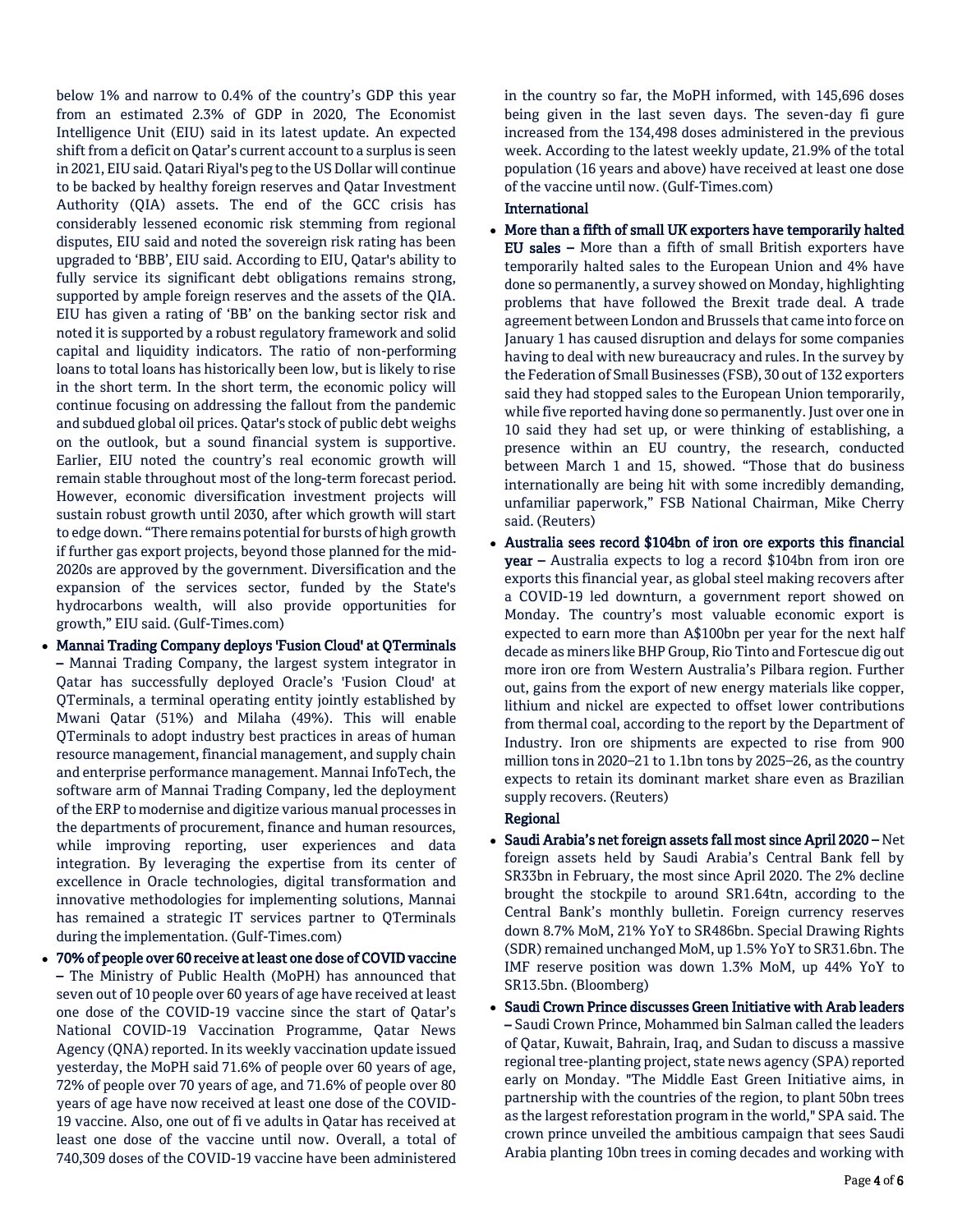other Arab states to plant another 40bn trees, to reduce carbon emissions and combat pollution and land degradation. (Zawya)

- Mubadala to invest in ophthalmic lens innovator Rodenstock Mubadala Investment Company will invest in Rodenstock Group (Rodenstock), the leading manufacturer of premium ophthalmic lenses, as a minority investor alongside Funds advised by Apax (the Apax Funds). Founded in 1877, Rodenstock has been a global leader in prescription lenses for over 140 years, with a strong track record of innovative product development and market leading technologies. Headquartered in Munich, Germany, Rodenstock employs around 4,900 people worldwide and is represented by sales subsidiaries and distribution partners in more than 85 countries. Rodenstock has a strong portfolio of innovative technologies; its patented "DNEye Pro" technology is at the heart of its business strategy and enabled Rodenstock to become the first company to measure the individual shape and size of each eye using thousands of data points. The technology allows the company to produce individualized eyeglass lenses, called Biometric Intelligent Glasses (B.I.G. VISION). The company's portfolio also includes eyewear under the Rodenstock and Porsche Design brands. (Zawya)
- Abu Dhabi's Murban Futures is significant for global energy trade – The Intercontinental Exchange (ICE) Futures Abu Dhabi (IFAD) and its new benchmark, Murban crude, is important as far as global energy trade is concerned, BP Chief Executive, Bernard Looney said. "The first important reason is location. The Middle East and Asia are near neighbors and the Asia is the driving force for the world's growing demand for energy. The second important reason is confidence. This new benchmark will help manage risk for all oil buyers. Risk management increases confidence, which can help energy to flow more freely, where it is need most, not just in this region, but globally," Looney said. IFAD will begin trading ICE Murban Crude Oil Futures and many related cash settled derivatives against Brent and WTI, as well as inter -commodity spreads, on March 29, 2021. The key new derivatives are the Murban futures linked to the Emirati crude oil grade. (Zawya)
- Abu Dhabi's ADFD allocates \$200mn to spur UAE exports The Abu Dhabi Fund for Development (ADFD) has increased support for UAE's export economy, by allocating to Abu Dhabi Export Office (ADEX) AED735 million \$200mn in its 2021 budget. The increase of AED184mn (33.3% YoY) from last year will further spur economic diversification and support UAE companies by providing more export financing options, attracting buyers in target economies, ADFD said in a tweet. ADEX was established by Abu Dhabi Fund for Development (ADFD) to provide loans and credit guarantees to foreign importers of non -crude sector goods and services from UAE companies, with payment made directly to the UAE national company upon successful delivery on contract terms. In its first full year of operation in 2020, ADEX committed AED500mn against the allocation budget to overseas buyers to meet their procurement needs from UAE exporters. (Zawya)